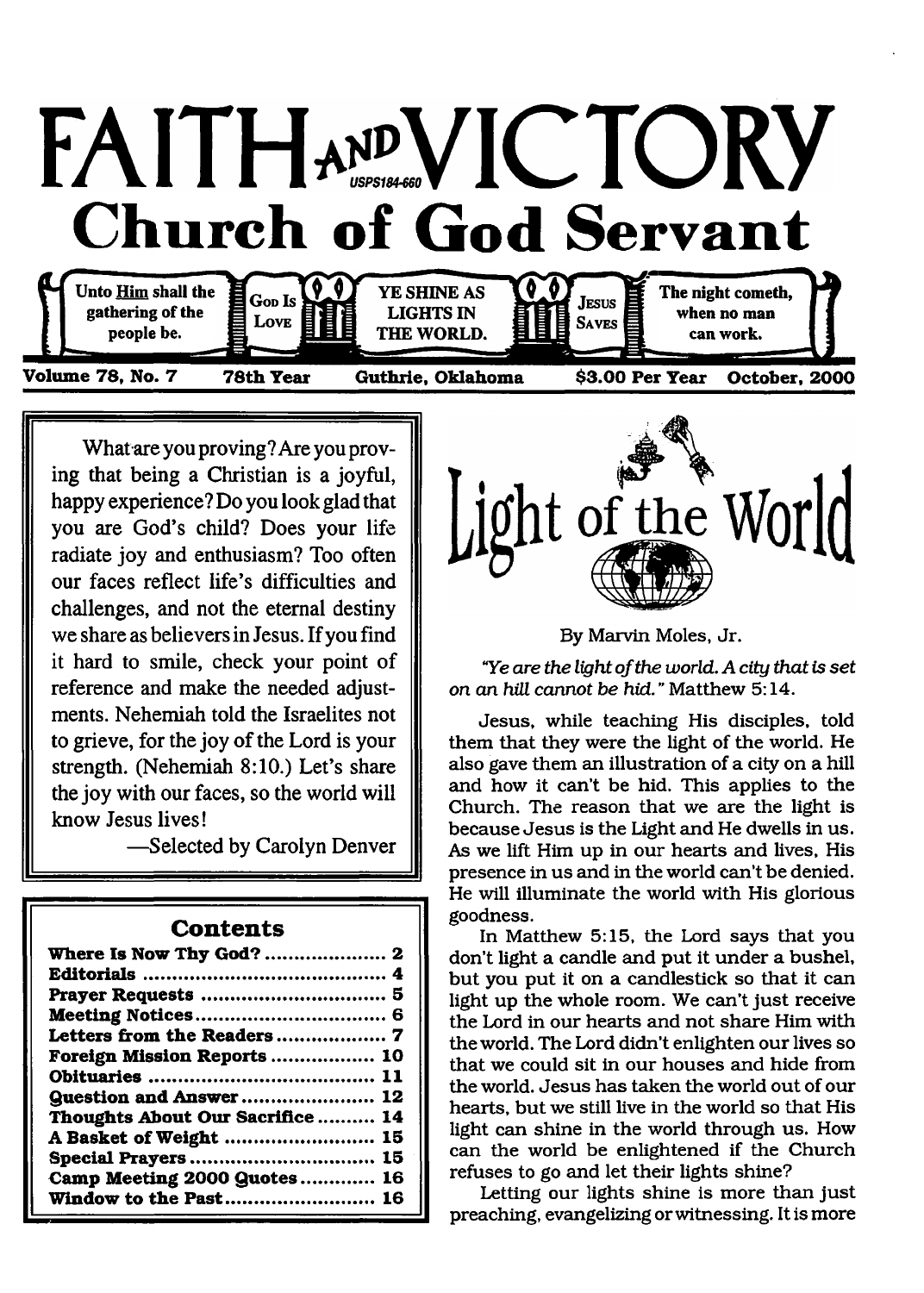than doing things around our own Church area. It's more than going out once in a while to preach to the homeless or prisoners. It's more than simply handing out tracts in our spare time. These things are good, but they're just not enough. Jesus, in Luke 6:32-35, says that we need to love our enemies. Not only do we love them in our hearts, but in our actions. I am talking about being involved in their lives in a loving, personal way. We need to provoke people to love by loving them. The more they hate us, the more we love them. Jesus loved His enemies so much that when He was being killed, He prayed for them. We're talking about getting to the hearts of people.

When Jesus spoke of feeding the hungry, giving drink to the thirsty, and visiting the sick and those in prison, He was talking about acts of love. Is He talking about doing these things only to those we know or like and who like us? I don't think so. We need to be able to get close to the hearts of people if we ever hope to help them spiritually. In order to do this, we must

come out from under the bushel and shine forth in the lives of men and women everywhere. The darkness of this world is becoming grossly dark and it's because the light of the purity of Christ isn't shining from atop the hill.

Darkness is the absence of light. Let the light shine in its fullness and the darkness must flee. It is true that the harvest is still plentiful, even today, but the laborers are few. Each person in this world has the potential of becoming beautiful by the power of Christ. If He can change us, surely He can change others. It just takes a little tender, loving care.

The love of God draws. Jesus said that if He is lifted up He will draw all men unto Him. (John 12:32.) So let's lift up His name and let His love be the power source in our lives which attracts people to Him. Let's be an ever-burning light in this world. We need to get to the hearts of people just as the Lord got to our hearts and made a lasting change in us. He will do the same for them.

# <span id="page-1-0"></span>**Where Is Now Thy God?**

A Tale of The French Revolution By James F. Cobb (Continued from September, *Faith and Victory.)*

At the end of the three days the prohibition was removed; what he then said did not give his mother any satisfaction. He expressed his thanks, indeed, for her faithful love; called him self unworthy of her; but of repentance and change of life there was not a syllable. When she spoke earnestly to him of God's mercy and love, which he had so marvelously experienced, he asked her to spare him such subjects. Kerner, who daily visited him, reminded him of their late conversation on the way to the guillotine—how he had said, that if God were then to save him, he would believe in Him; but all proved in vain.

"Kerner," said he, "I love you, but do not speak to me again about this. I hold to that which I have always confessed as my conviction: there is neither a God nor an eternity. You may believe what you like; I shall not try to dissuade you from it; but do not require me to believe that which is contrary to my reason, that which appears to me foolishness and superstition."

But Kerner was not yet silenced. Though he reminded him no longer of his words, yet he spoke of the Savior's love to sinners, and His readiness to bless him and make him happy. At last the sick man ceased to oppose him. He allowed him to say what he liked, and to read to him out of the Bible, although he never desired it. Once, however, Henri, the pastor's son, seven years of age, who often visited him, being alone with him, he asked him to read the 15th chapter of St. Luke's gospel. Henri read impressively. When he had finished the story of the Prodigal Son, the sick man asked him,

"Henri, do you really believe that?"

"How could I not believe it?" the boy asked in amazement, "it is in the Bible."

"Very well," replied Laforest. "Now leave me alone."

What then passed in his soul who can say? "The wind bloweth where it listeth, and thou hearest the sound thereof, but canst not tell whence it cometh and whither it goeth: so is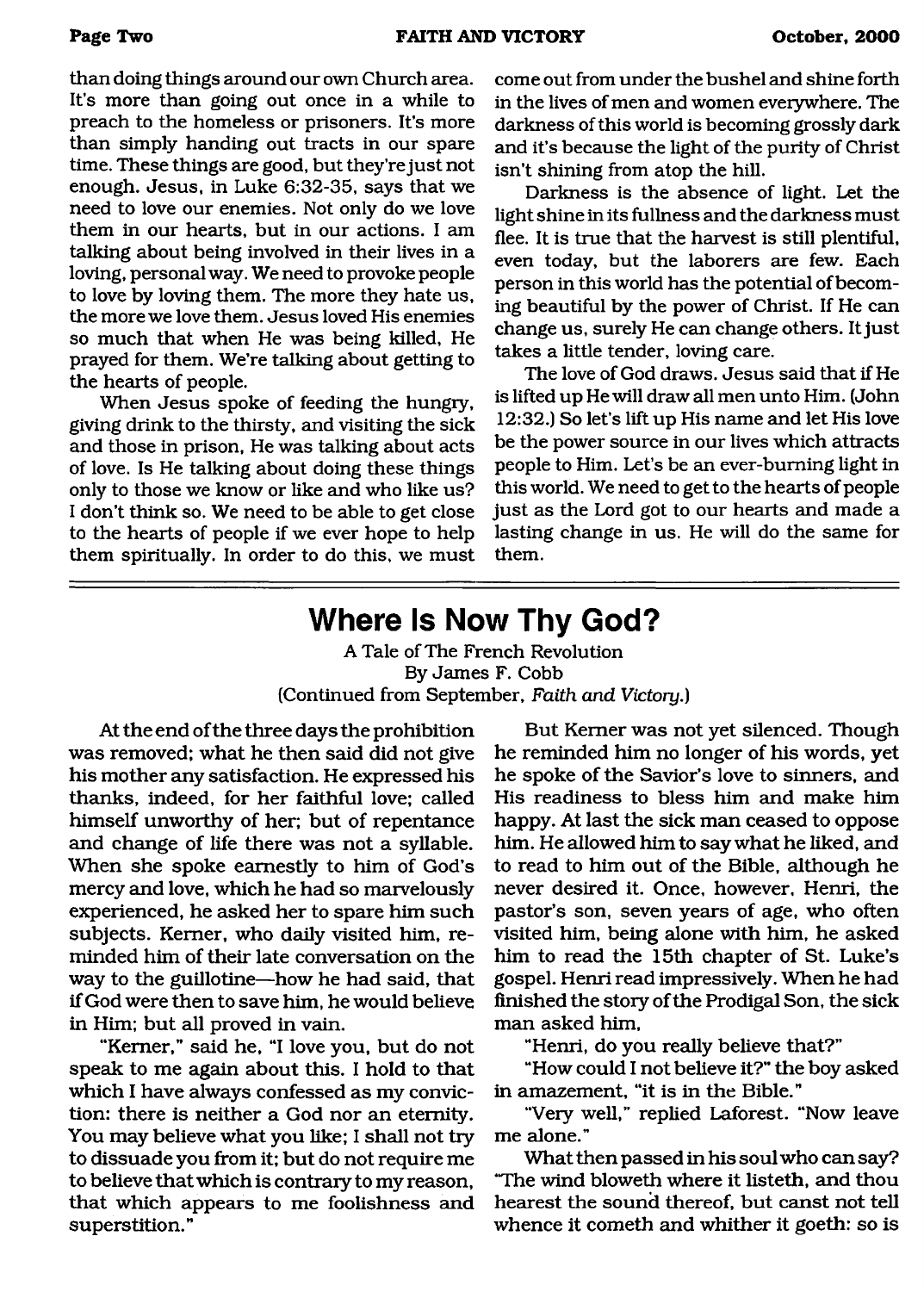every one who is bom of the Spirit." An hour after, his mother entered the room.

"Mother," he cried to her, "I cannot get rid of those words, 'Father, I have sinned against heaven and before thee, and am no more worthy to be called they son.' I am a lost man."

And he wept for the first time since he had come back. His mother fell upon his neck and kissed him.

"With God is mercy and forgiveness," she said with deep emotion.

"That may be so," he replied; "but mercy and forgiveness are not for me. For me there is no hope."

Affectionately his mother pointed him to the Savior who bore our sins and atoned for them on the cross; but he still persisted that there was no mercy for him. Kerner also came, and he equally failed to convince him.

Much prayer was offered for him at his bedside. But all seemed in vain. In vain his mother showed him that the prodigal, when he made his confession, not only found pardon, but that his father hastened to meet him, and received him with the greatest joy. In vain she told him of the thief on the cross; the malefactor who could not but confess that his punishment was just and well-merited, and yet in his last hour was saved, through the mercy of his Savior, crucified with him and for him. Laforest maintained that he was a much greater sinner, who never could obtain mercy, because he had not shown it. At last his mother repeated the text, "Come, then, and let us reason together, saith the Lord: though your sins be as scarlet, they shall be as snow; though they be red like crimson, they shall be as wool."

"Crimson, did you say, Mother? Crimson?"

"I did not say it," she answered, "but the Lord says it."

She repeated the words with solemn earnestness, and added to them these: "As I live, saith the Lord, I have no pleasure in the death of the wicked, but that the wicked turn from his evil way and live."

The sick man held his hands up to his face and wept. After a time he said—

"Mother, pray with me as you did when I was still a child; pray for your wicked son, now laden with sin, that the Savior may have mercy upon me."

His mother knelt down, took his folded hands between her own, and prayed simply as a child in his name; and he repeated the words after her as a child would do. When she had finished, a stream of tears poured down from his eyes.

"I believe, dear Lord," he cried, "help Thou my unbelief!"

There was joy in heaven above over a sinner who had repented. His mother left him alone with his God. She went into her chamber to thank the Lord who had so helped her and her son, and to implore Him to suffer the full light of His face to shine upon him. When, after a short time, she came to him again, she found him in a cheerful frame of mind.

"Mother," he cried, "mercy has found me. To me too has the Lord spoken, Though thy sins be as scarlet, they shall be white as snow.' I can believe from my heart that it is so. Praise the Lord with me!"

She knelt down, and in a fervent thanksgiving expressed the fullness of her heart. Then she hastened to her nephew to bring him the good news.

It had cost a hard struggle before Laforest was thus brought by Divine grace to this exercise of faith in his Savior. But henceforth nothing could shake his confidence. He held firmly to the Word of the Lord. He would hear nothing more of the light of reason as opposed to the teaching of Revelation. His former sinful life, indeed, of which he ever had a keen and vivid remembrance, deeply humbled him, but it did not make him doubtful of the pardon he had received. When he was among his friends, during the evenings spent at the parsonage, his mouth overflowed with praise and thanksgiving for the mercies that he had experienced.

After his recovery, he no longer talked of returning to Paris to continue his practice at the Bar, but he remained with his mother and took charge of the business. The two families were, and continued to be of one heart and soul. And notwithstanding the political storms which in the course of time broke over their unhappy country, they had peace and quietness-that peace which they possess who, in time of trial, can 'hope in God,' and say, 'I shall yet praise Him, who is the health of my countenance and my God."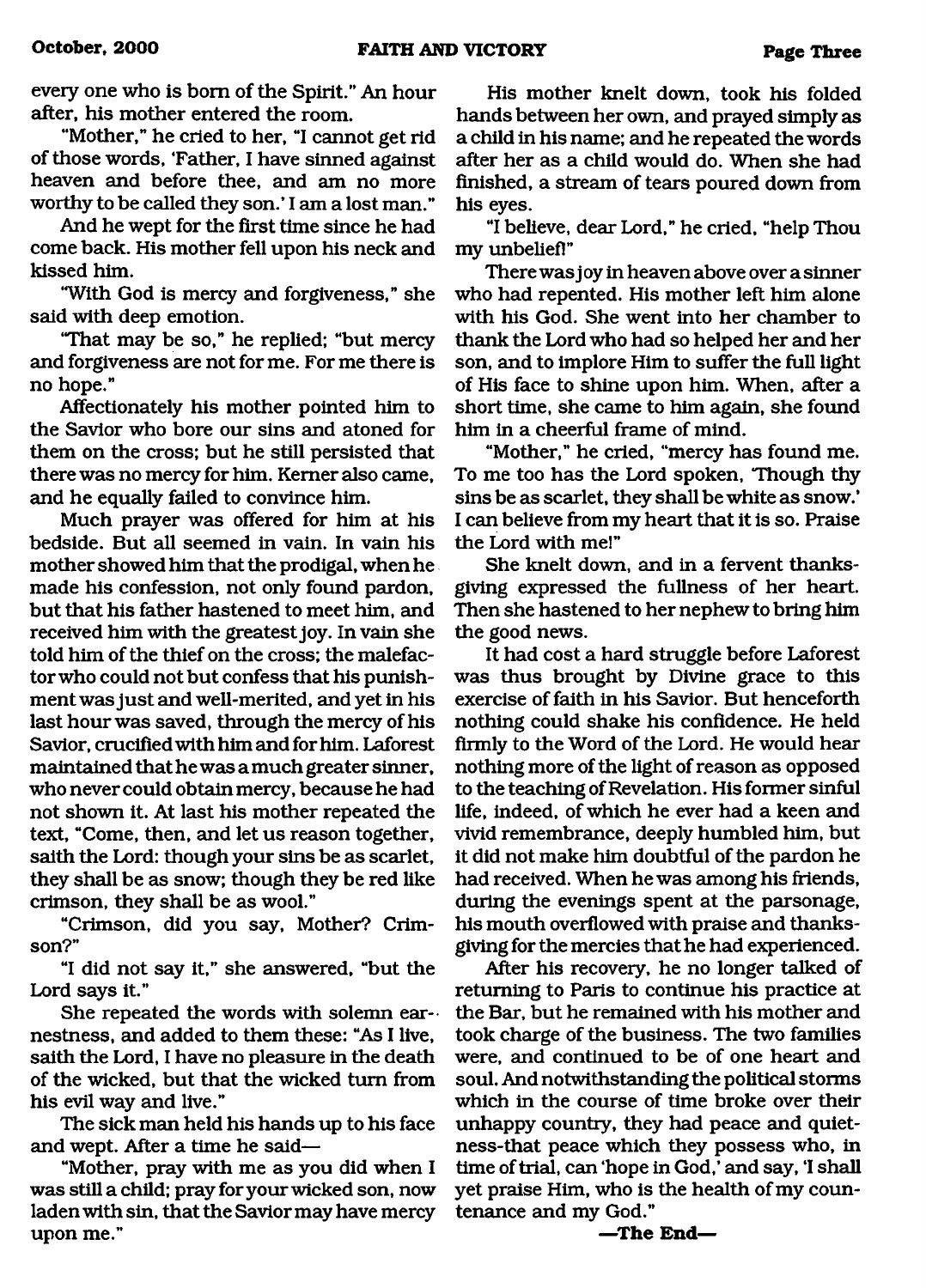### **FAITH AND VICTORY 16 PAGE HOLINESS MONTHLY** -------

This non-sectarian paper is edited and published in the interest of the universal CHURCH OF GOD each month (except August of each year, and we omit an issue that month to attend camp meetings), by Wayne Murphey, and other consecrated workers at the FAITH PUBLISHING HOUSE. 4318 S. Division, Guthrie, OK 73044 (USPS184-660).

(Periodical postage paid at Guthrie, OK)

Notice to subscribers: When you move or change your address, please write us at once, giving your old and new address, and include your zip code number. The post office now charges 50<sup>¢</sup> to notify us of each change of address.

Dated copy for publication must be received by the 18th of the month prior to the month of issue.

#### **SUBSCRIPTION RATES**

Single copy, one year..................................................... \$3.00 Package of 5 papers to one address, one year ......... \$12.00 Larger quantities are figured at the same rate.

This publication teaches salvation from all sin, sanctification for believers, unity and oneness for which Jesus prayed as recorded in John 17:21, and manifested by the apostles and believers after Pentecost. By God's grace we teach, preach, and practice the gospel of the Lord Jesus Christ-the same gospel that Peter, John, and Paul preached, taught, and practiced, including divine healing for the body. James 5:14-15.

Its motto: Have faith in God. Its object: The glory of God and the salvation of men; the restoration and promulgation of the whole truth to the people in this "evening time" as it was in the morning Church of the first century: the unification of all true believers in one body by the love of God. Its standard: separation from the sinful world and entire devotion to the service and will of God. Its characteristics: No discipline but the Bible, no bond of union but the love of God, and no test of fellowship but the indwelling Spirit of Christ.

Through the Free Literature Fund thousands of gospel tracts are published and sent out free of charge as the Lord supplies. Cooperation of our readers is solicited, and will be appreciated in any way as the Bible and the Holy Spirit teach you to do or stir your heart. "Freely ye have received, freely give." Read Ex. 25:2; I Chron. 29:9; II Cor. 9:7: and Luke 6:38.

Freewill offerings sent in to the work will be thankfully received as from the Lord. Checks and money orders should be made payable to Faith Publishing House. All donations are tax deductible.

A separate Missionary Fund is maintained in order to relay missionary funds from our readers to the support of home and foreign missionaries and evangelists.

In order to comply with the Oklahoma laws as a non-profit religious work, the Faith Publishing House is incorporated thereunder.

#### **FAITH PUBLISH ING HOUSE**

**P. O. Box 518, 4318 S. Division, Guthrie, OK 73044 Office phone numbers: 405-282-1479, 800-767-1479; fax number: 405-282-6318; home phone: 405-282-6170. Internet address:<http://www.faithpiiblishing.com>**

**Postmaster: Please send address corrections to: Faith Publishing House. P. O. Box 518, Guthrie, OK 73044.**



With this issue we are glad to bring to you news of how God is working with His people. We rejoice at how His mercy is extended through answers to prayer, and how He provides

strength and wisdom

to further His Kingdom upon this earth.

The saints in Guthrie have much thanksgiving for God's protection on Sept. 19. For approximately 51 days, this area of Oklahoma had gone without rain, making the ground parched and the brush and trees highly flammable. In the afternoon of Sept. 19, an arsonist set several fires in south Logan County. Propelled by gusting southern winds of up to 35 miles an hour, these fires quickly spread north towards Guthrie, sometimes reaching the proportions of fire walls.

Firefighters from all around the area joined the effort to contain the fire. The use of helicopters and airplanes was also employed. Before it was over, an area approximately a mile wide and seven miles long was scorched, destroying 31 homes as well as other structures.

A number of the saints live south of Guthrie and were evacuated from their homes by the authorities. But upon return they found their homes spared. The saints who suffered the greatest loss were Bro. Dale and Sis. Linda Probst. Their home, as well as the home of their daughter, Christina, was completely destroyed. Bro. Dwane and Sis. Connie Sorrell, as well as Bro. Pat and Sis. Jane Sallee, lost building structures and possessions in the fire.

If any of the saints would like to correspond with Bro. Dale and Sis. Linda, you may address your correspondence in care of this office.

We are sad to report the passing of Bro. Louis Kimble. He had been afflicted for some time, and on Sept. 13, went to be with the Lord. Many will miss his labors in the ministry.

If you would like to send condolences to his wife, Sis. Diane Kimble, you may do so at: 2752 Tupelo St., Kenner, LA 70062.

In October, Bro. Michael Smith feels led of the Lord to travel to Ghana, West Africa, in order to share the Gospel. Plans are for Bro. Michael,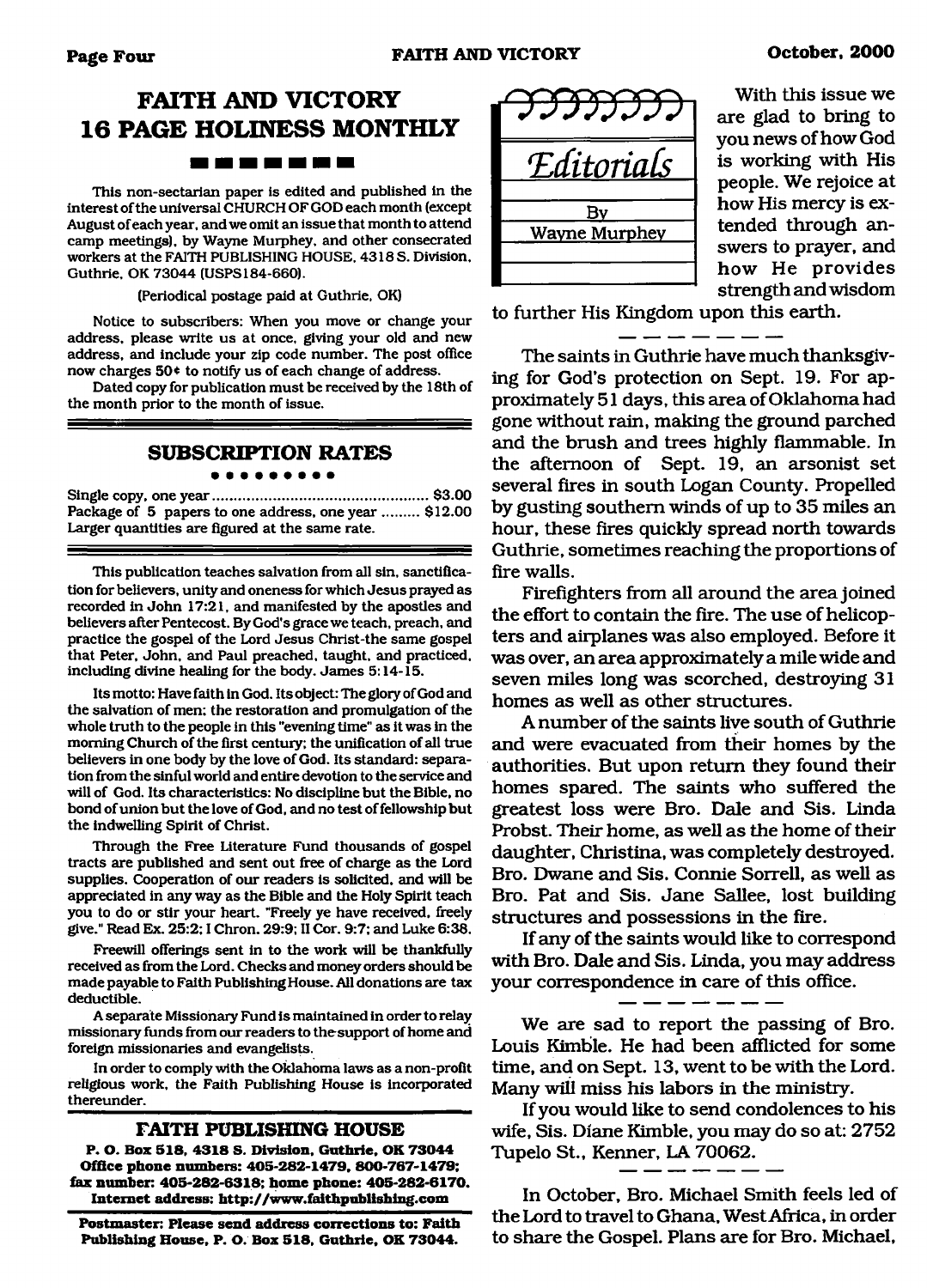his wife, Sis. René, and their two sons, to stay in Ghana for approximately six weeks, sharing the Word and encouraging the Church.

In the first week of December, Sis. René and the two boys will fly home.

If Bro. Michael is able to obtain a VISA from the Nigerian embassy, he hopes to travel on to Asana, Akwa Ibom State, Nigeria.

In the early 1960's, the saints' first contact was made in the country of Nigeria through correspondence with Bro. B. U. Etuk in Asana. Bro. Etuk had the oversight of 12 to 14 congregations, and this was the beginning of an energetic missionary endeavor by the saints in the States. On March 22, 1964, Bro. David Madden, a young minister from Tulsa, OK, flew from Tulsa to Lagos, Nigeria, and then traveled by land to Asana. This was the first personal contact the saints in the States had with those in Nigeria.

On July 15, 1964, Bro. Ostis Wilson, Jr., and his wife, Sis. Opal sailed from New York Harbor and arrived in Port Harcourt, Nigeria, on August 12. They then traveled to Asana where they stayed with the saints and taught them from the Bible until Sis. Opal Wilson became ill and passed away due to pneumonia, on September 24, 1964.

In 1975, due to discord on the question of polygamy and other spiritual matters, the main focus and support of the saints shifted from Asana and more to Kwale, the congregation over which the late Bro. Titus Enu had the oversight.

A little over a year ago, I received an e-mail from Bro. Anietie B. Essien, requesting that the saints again come to Asana and preach the gospel. Bro. Essien was just a young boy, living in Asana, when Bro. David Madden and Bro. and Sis. Wilson visited that part of Nigeria. Bro. Essien has taken steps to spiritually revive the people, and he reports that they are very enthusiastic for someone from the States to come and teach them.

Accepting this call for the saints to come, Bro. Michael plans on attending their church convention on Dec. 14-17. If possible, he will also visit some of the churches in Kwale and Port Harcourt.

Pray for the safety of the Smith family during this extended missionary trip, and that eternal profits will be reaped from the efforts made.

Needless to say, this venture will entail some cost. If you would like to donate toward this cause, you may send your tax deductible offering to this office, and it will be forwarded on to Bro. Michael.

We request your continued prayers for this printing work at Faith Publishing House. It is our desire and determination to make the gospel available to as many as possible. What has been accomplished has been due to those who have shared this same interest. Let us continue to labor together.

Your brother in Christ,



FL— "Please continue to pray for our friend, Heidi Kirkhart. She had a biopsy and is waiting for results. She really desires prayer at this time. We know God is able to do all things and are believing that He will hear and answer in her case.

"Kevin's uncle, Bernard, is doing much better and we thank you for your prayers. In the middle of his affliction, his wife, Aunt Della, suffered a mini-stroke. They both need continued prayer.

"Thank you for your prayers and concern. May God bless each one of you."

—Sis. Cheryl Smith

TX—"Dear saints: We, the family of the late Oliver Tillman, wish to thank each and every one of you for your prayers, cards and visits during the passing of our beloved father.

"We do need prayer for our mother, Sis. Icylee Tillman. She is very sick in body. She and my father, at the time of his passing, had been married 67 years.

"Do pray for the entire family, that the Lord will give us strength. We know God does not make any mistakes.

"May God bless you all, especially Sis. Frances Chandler for her leadership and prayers. We thank you, Sis. Chandler.

Love from us all," —Roy Tillman

OK—"Pray for my diabetes problem."

—Sis. Mary Jones NC—Sis. Elaine Dunn has some problems for which she needs the Lord's help.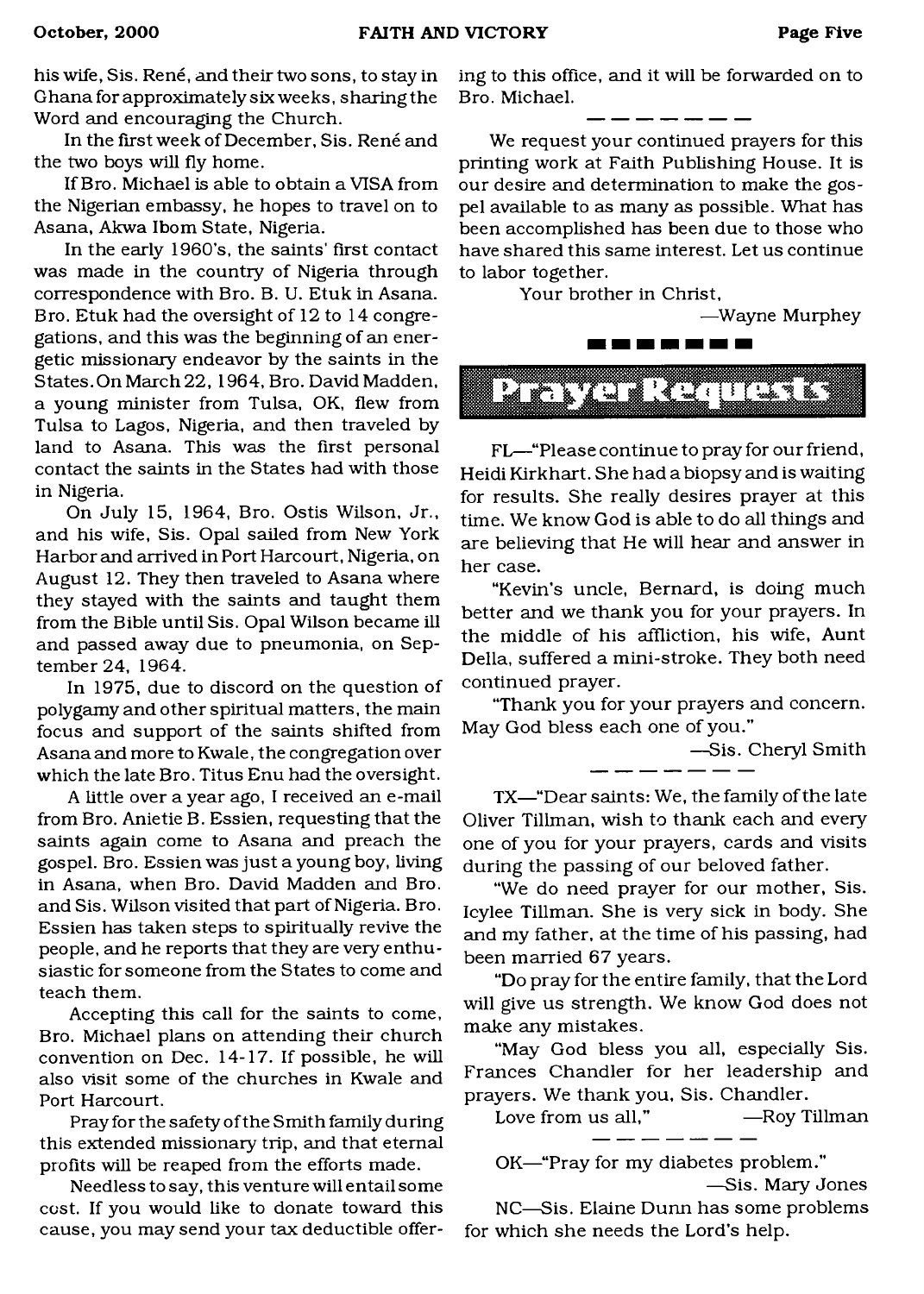#### **Standing Prayer Requests**

Sis. Lydia Bennett Sis. Alscene Breckenridge Bro. Jon Busbee Sis. Mamie Butcher Bro. Nathan Carver Sis. Estelene Cramer Bro. Daniel Davis, Jr. Bro. Dale Doolittle Sis. Elaine Dunn Sis. Eleanor Fingerle Sis. Esther Gordon Bro. Huey Gordon, Jr. Bro. Ben Harrison Sis. Mary Hughes Sis. Janice Johnston Sis. Earnestine Jordan Sis. Helen Lambright Sis. Betty Lassche The Lounds sisters Sis. Mattie McIntyre Sis. Bertha Miles Sis. Virginia Myers Sis. Dollie O'Neall Bro. O. C. Porter Sis. Melba Powell Bro. John Robinson Sis. Rose Samons Sis. Myrtle Savoie Bro. Rudolf Schmidt Bro. M. Agenemoh Sidi Sis. Violet Sinkhorn Sis. Kay Stover The Mitch Taylor family Bro. Curtis Williams, Sr. Bro. Max Williamson Sis. Esther Wilson

------



#### FALL MEETING HOLLY HILL, SC

Lord willing, our fall meeting will be October 8-15, 2000. Plans are for three services to be held on the first Sunday, beginning at 10:00 a.m.; the afternoon service soon after the noon meal and all evening services to be at 7:30 p.m.

On the last Saturday we plan to have a special midday meal and gathering, along with a regular night service. The meeting will close at the end of the morning service on the last Sunday.

There are cabins and dormitory spaces on the campground, and we try to care for all who come, but for those who might prefer a motel, there are several in Santee, approximately 10 miles from the campground: Super 8 Motel in Santee (803) 854-3456; Ramada Inn (803) 854- 2191; and Days Inn (803) 854-2175.

A hearty invitation is given to all. Please help us pray the Lord will pour out His anointing, conviction, and blessings in sending the vessels and servants of His choice. May our hearts be open to receive as God sends.

For more information you may contact Bro. Carl Shaffer (803) 492-3256, (e-mail: [crshaffer@juno.com\)](mailto:crshaffer@juno.com); Bro. Floyd Crummie (803) 496-5768; or Bro. Alvoid Pratt (803) 492-3366.

We would be glad to see you here!

—The saints at Holly Hill

#### PHELAN/BALDY MESA, CA, MEETING

The Phelan/Baldy Mesa, CA, Church of God, 2000 meeting is set for October 11-15, Lord willing. We thank the Lord for reaching our 87th year of worship since our incorporation in 1913.

We extend a warm welcome to every one who wishes to join us at our new location. There are several motels nearby and limited homes for accommodation. We are praying and expecting the divine presence of the Holy Spirit in our meeting.

There will be services nightly at 7:30 p.m. Saturday services will be as follows: 2:30 p.m. special dedication service and 7:30 p.m. general service.

Sunday services are 9:45 a.m. Sunday School, 10:30 a.m. and 2:30 p.m. general service with dinner on the grounds.

The Chapel address is 11515 Baldy Mesa Road and the chapel phone number is (760) 956-7741. For further information please contact the pastors, Bro. Travis and Sis. Alice Johnson (760) 261-2564.

#### SAPULPA, OK, CHURCH OF GOD REVIVAL

The congregation of the Sapulpa Road Church of God has announced that, Lord will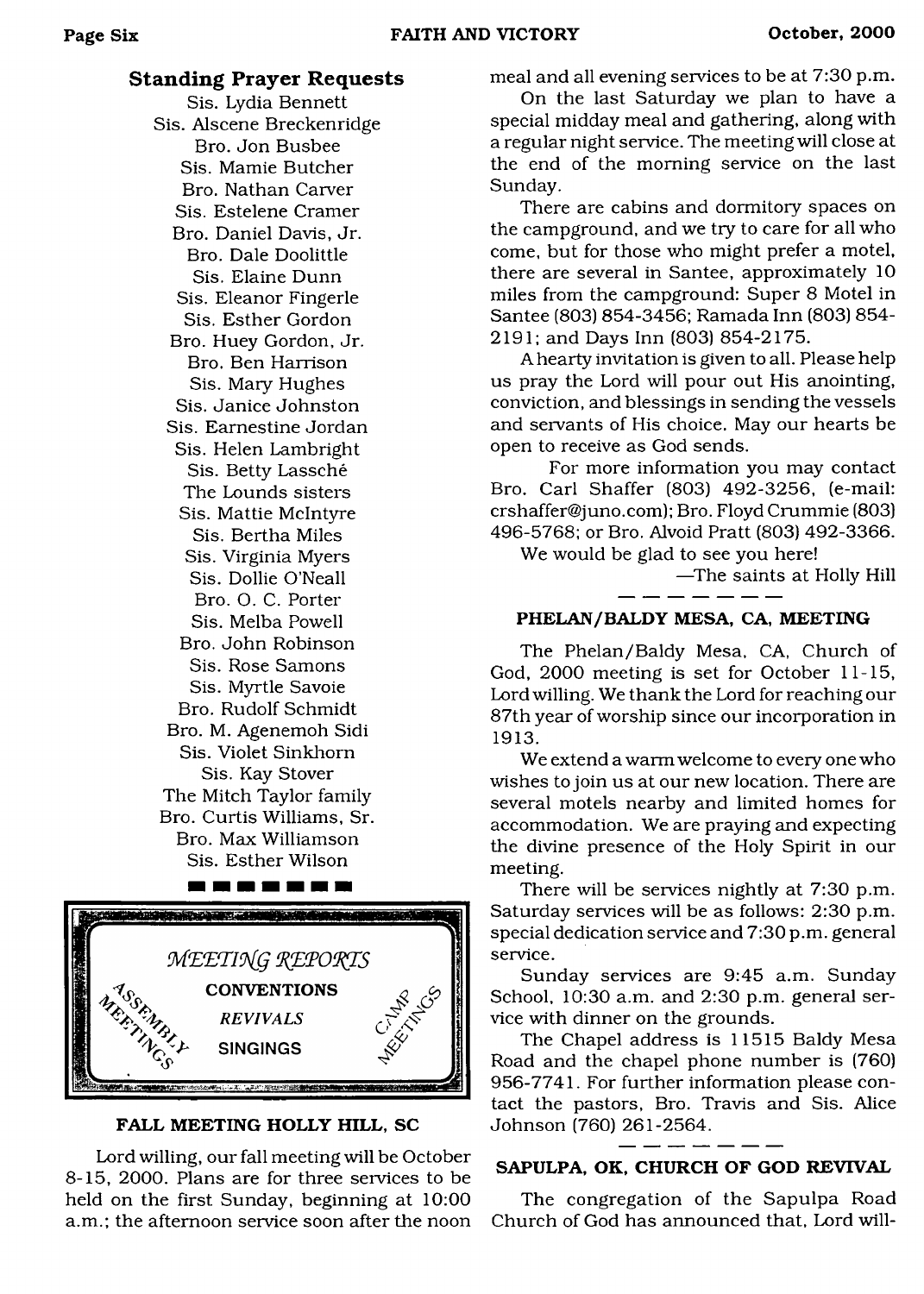ing, a revived will be held October 15-22, Sunday to Sunday, at 7:00 p.m. nightly. Bro. Michael Smith has felt led to be with the congregation for this revival.

There will be a singing on Saturday, October 14, at 7:00 p.m., the night before the revival begins.

For further information or for accommodations, please contact the pastor, Bro. James or Sis. Patricia Bell at (918) 247-4579.

#### **GUTHRIE, OK, REVIVAL/SINGING**

The saints of the Guthrie, OK, congregation have expressed a desire to have a revival October 29-November 5. Nightly services will be held during the weekdays, with morning and evening services on both Sundays. Plans are to have a singing on the evening of November 4.

The chapel is located at 304 Lake View Ave. A hearty invitation is extended to all people to come.

For further information contact the pastor, Bro. Stanley Dickson, (405) 260-8822.

#### **FRESNO, CA, FALL REVIVAL**

The saints of the Fresno, CA, congregation have announced plans to hold a fall revival October 29-November 5. The service times are as listed: Nightly at 7:00 on weekdays, Saturday, 10:30 a.m. and 7:00 p.m., Sunday, 9:30 a.m., 10:30 a.m. and 2:00 p.m.

Further information can be obtained from the pastor, Bro. Charles Taylor (559) 348-9029, or Bro. Charles Parrish (559) 221-6808.

#### **ASSEMBLY MEETING—LORANGER, LA**

The meeting is to begin Wednesday night, November 22, 7:30 p.m. Services will be 10:30 a.m. and 7:30 p.m. daily through Sunday, November 26th.

Please pray with us that this opportunity will be anointed with God's presence. Come receive challenges and blessings.

There is a dormitory for the sisters and one for the brothers. Bring bed linens if possible. Power and water hookups are provided for those with campers. Meals will be served and expenses met by freewill offerings.

From Loranger, go two miles south and about three and one-half miles east on Hwy. 40.

For those traveling 1-55, the grounds are about 10 miles east of the Tickfaw exit (take Hwy. 442 east which runs into Hwy. 40).

For more information write Nelson Doolittle: 51367 NarrettoRd., Loranger, LA70446. Phone: (504) 878-6111. The chapel phone is: (504) 878- 2788.



TX-Dearest Wayne Bro. Murphey: Greetings unto all the saints who are scattered all over these United States and throughout all the world. Grace be unto all of you and peace be multiplied from God the Father, our precious Lord and Saviour, Jesus Christ, and the beloved Holy Spirit. I pray this letter finds all of you in the best of health and in good spirit.

I am writing this letter to inspire everyone to help support the Word of God which is being published at the Print Shop.

I am in a federal prison. I see a lot of volunteers come in herewith unsound doctrine. I have also written to other publishers and their literature which I receive was good on salvation. But on the serious doctrine they were off base. So this is why I am writing to urge all of you to please help support the work and the Word of God.

Remember this, the Lord will hold us accountable forwhat we are doing with His money. Those gospel tracts and all other literature belong to the Lord and His work. So please pray and ask the Lord what He will have you to do.

Many people spend a lot of money on what they want or what the children want, sometimes the finest of food, cars, clothes, etc. But how about the Kingdom of God and the work of God? Isaiah 55:2 asks a question, "Wherefore do ye spend money for that which is not bread?" I myself was awakened by the Holy Spirit as He revealed what Isaiah was saying. I was sitting one day filling out my commissary list and the Lord asked me that same question. I said, "Lord, I am buying some food." He said, 'This is not the bread I am speaking of. I am saying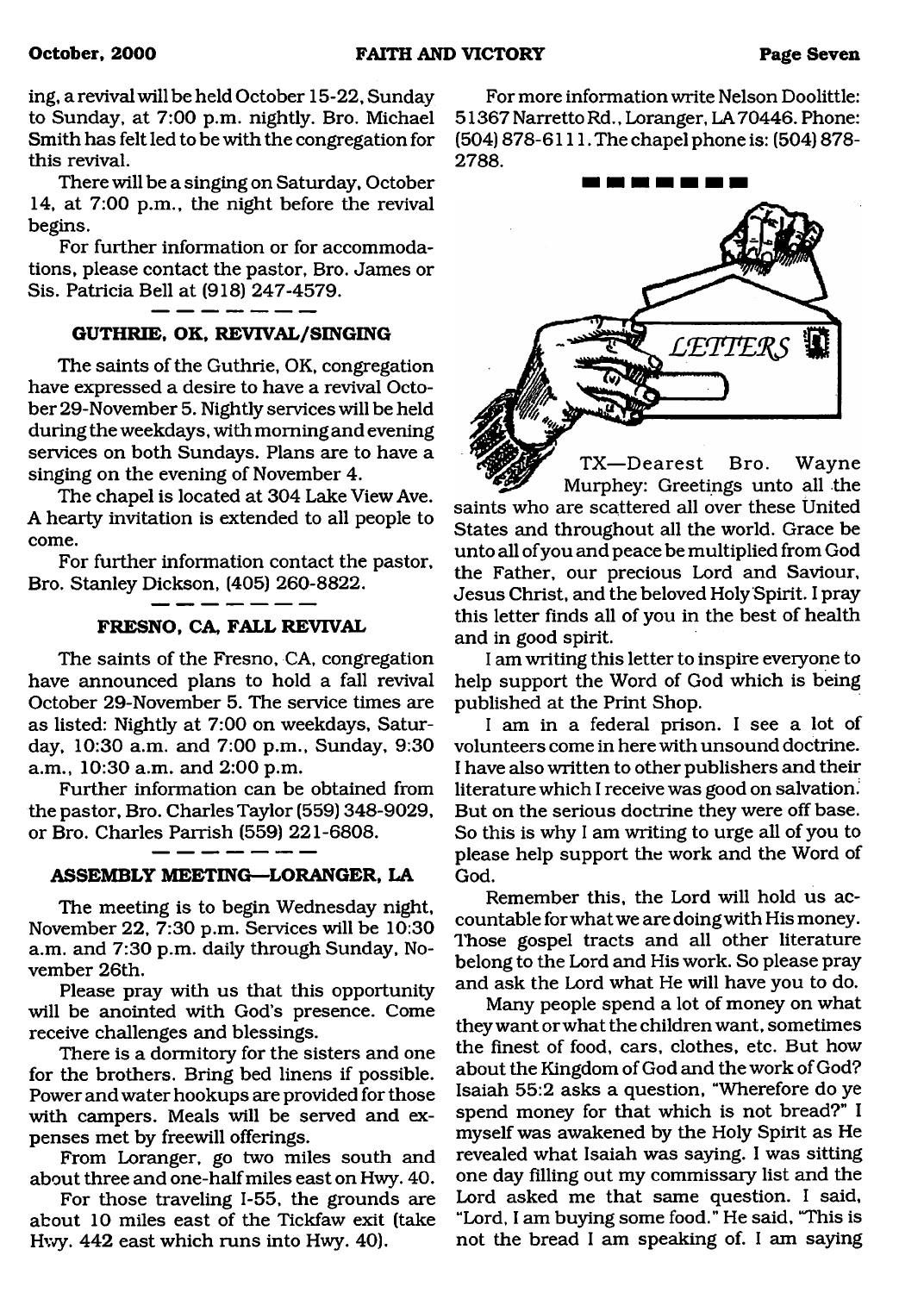spend your money on and for My Word. " So from that day I have learned how to support the ones who are laboring for the Kingdom of God.

So whenever you get ready to spend money on things that are fading, remember the work of the Lord.

Remember this, we will soon be departing this life and what's done for Jesus is the only thing that will matter. Amen! If you could see the false teachings and doctrines you would know what I am saying and why. If you are obedient to the Lord, continue to be faithful because it is through you that the work of God is still progressing. Praise the Lord.

—Bro. Jackie Riley

LA—Dear Bro. Wayne: Greetings in the lovely name of Jesus. We love Him with all our hearts and are looking to Him daily for guidance in this present world. We give thanks to Him for all He does for us.

Max's condition hasn't changed a great deal just gradually going down and requiring much attention. He is in bed most of the time. We that care for him just have to take one day at a time, asking God for grace and strength.

May God bless you and all the workers there. —Sis. Lula Williamson

OK—Dear Bro. Wayne: Greetings in the name of Jesus, the one who has loved us and has done so much for us. The greatest thing He has done for us is to wash us from our sins and given us an eternal inheritance with Him in heaven.

The scripture says that the grass withereth and the flowers fade, but the Word of the Lord endureth for ever. (Isa. 40:8.) It also says that he that doeth the will of God abideth for ever. (I John 2:17.) I want to strive to do this above all things.

I hope all is going well with you and the work there, and trust the good Lord to continue to bless.

Your saved brother, - T. V. McMillian

LA—Dear Bro. Wayne: Greetings of Christian love to all the workers there in the Lord's Print Shop.

Paul said, "For though there be that are called gods, whether in heaven or in earth, (as many, and lords many,) But to us there is but one God." I Cor. 8:5-6. Thank the Lord, His

people are acquainted with the one true God, who knows His people and knows their every need.

As I lay awake so much at night, I meditate on many scriptures. They bless my soul so much. Last night the verse in Psalm 46:1 came to me so forcibly. It doesn't say the Lord is a help in trouble. But a very present help in trouble. Surely we all face trouble many times, and it is such a consolation to God's people to know the Lord is right there; a very present help as we call on Him in faith.

In Psalm 91 the last three verses are so comforting. It is telling how the Lord will answer and deliver His children when they call on Him in their troubles. In this day of sorrow and trouble, we don't know what may be ahead of us, but it is so wonderful to know our God is going to be faithful to His faithful, trusting children as they stand firm and true to Him.

Proverbs 1:28 are such sad words of how the wicked go on in their way, not heeding the voice of the Lord, living to please the flesh, then when trouble comes and they call on the Lord, He said He wouldn't answer.

We have so much to thank and praise the Lord for every day. I never noticed until some time back that the last five chapters of Psalms begin and end with exactly the same words, "Praise ye the Lord."

You may know that dear Sis. Norma Hall is seriously ill. She desires to go on. Bro. Douglas is very feeble and needs prayer too.

I am looking forward to my September *Faith and Victory* paper. The papers give a real blessing as I read them, and may the Lord send special blessings on you dear ones who labor and sacrifice to put them out.

I pray for the work there, for the Lord to supply all that is needed in every way.

A sister in the Lord, —Alta Flynn

Saudi Arabia—Dear Bro. Wayne: Greetings in the name of our Lord and Saviour.

Thank our Lord for being so good in that He has guided us and shown the path toward Him.

My daughter, Arlene, left Saudi Arabia two weeks ago. (July 1] Whatever God's plans for her—we obey to serve His will.

For me, it is very difficult to be away from my loved ones in the Philippines, but I have faith in the Lord that He has a perfect plan for me and my family. We pray for the Church in Manila that it will grow and be nourished by the grace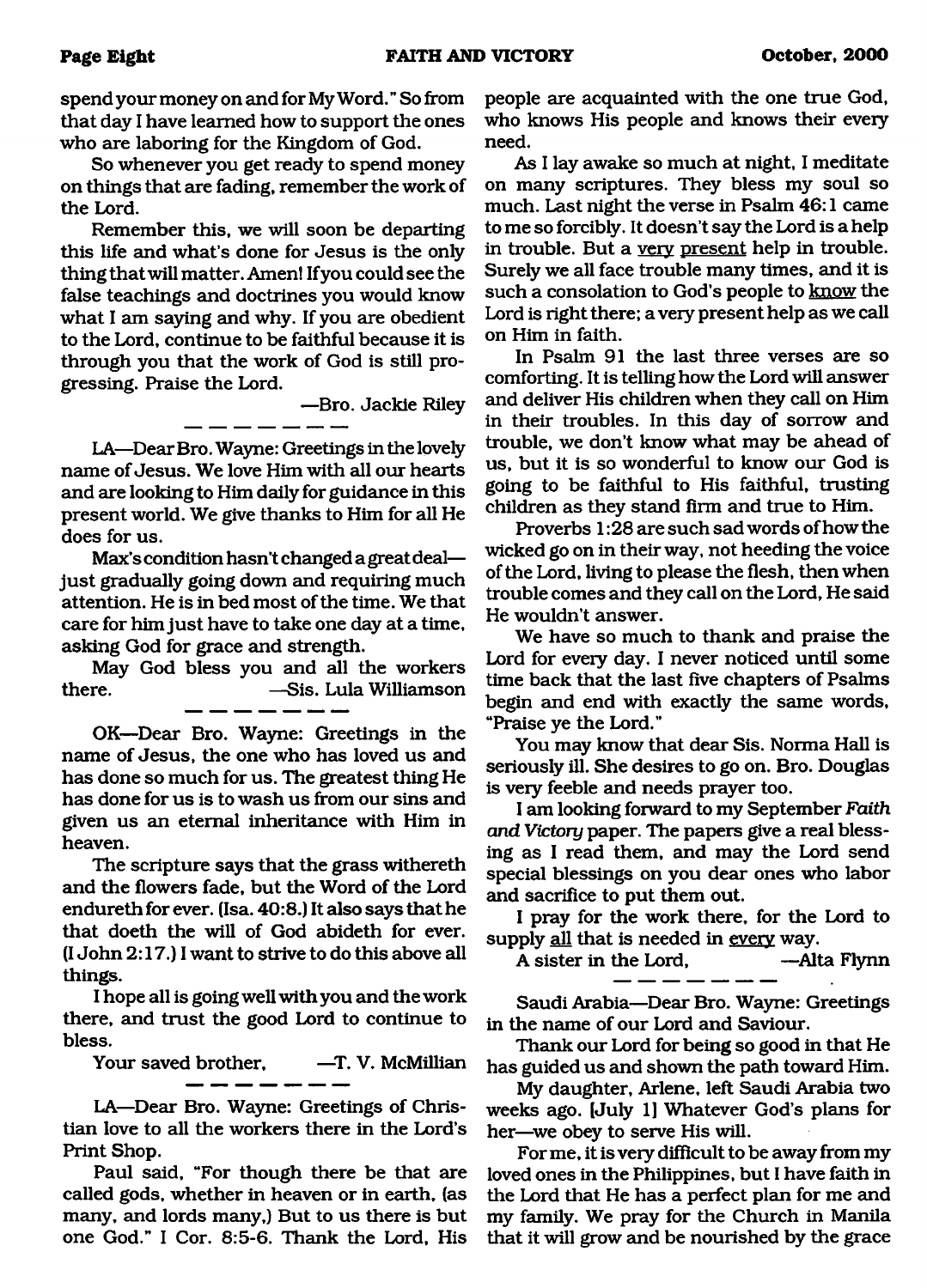of our Lord. In His time, I will return to serve Him, along with my wife, Nellie, to reach those who spiritually hunger.

I would like to extend my warm regards to Sis. Mary and the family, and all the saints in your place.

In Christian love, —Bro. Arturo Tibayan

Philippines—To Bro. Murphey: Let me greet you wholeheartedly. I hope you are all in good condition, and very happy together with your family. I hope that our Lord will always shower you with blessings as a return for your kindness to your brothers.

My main purpose in writing you is to greet you warmly, together with our brothers in America. Secondly I want to thank you for all the help you've extended to us religiously and financially. I hope that with your help, brother, we will become fruitful, that every time any of our brethren will be mislead, we can direct them to follow the right way, that they can serve God wholeheartedly. We hope also that we will continue to grow in our day to day activities, though hardship in life still prevails.

Very truly yours, —Bro. Fidel Ricardo

Nigeria—Dear Bro. Murphey: Greetings in the name of Jesus Christ, our dear loving Saviour. I trust everyone in the Print Shop is doing fine. I am thankful to be saved and am very much encouraged to live for the Lord.

I am sick, and have been prayed for by the elders in the church, but the Lord has not healed me yet. I praise Him. "For the Lord thy God is with thee whithersoever thou goest." Joshua 1:9.1 am askingyou to include my name in your prayer requests.

I pray that God may bless His mission through the *Faith and Victory* publishing house which has brought truth and forgiveness to my soul. Again, I say thank you so much for your unending love, and I solicit your fervent prayer for the pain in my left leg which has retired me to bed nearing eight years.<br>Yours in Him, — Bro

— Bro. M. Agenemoh Sidi

CA—Dear Jason: May God continue to bless your endeavors in spreading His Word throughout the Internet!!!

I wanted to share the fact that the elderly and ill here in California are extremely encouraged to be able to receive a service message online when they are too ill, or bedridden, to get

out to church. I imagine those who are isolated from any church are encouraged with this service for them, too.

May you stay encouraged, —Michelle Pierro

TX—Dear Friends: Loving greetings in the name of our precious Lord, Jesus.

This morning, in my office, I ran across one of your tracts which I read and enjoyed, and it brought back many happy memories and blessings I enjoyed when we lived there.

I have a happy memory of my last visit in Guthrie, and of seeing many dear friends at the Assembly Meeting in your new chapel building. Naturally, many of my friends have already gone where we all hope to go when this life on earth ends. I am blessed with good health, and I certainly enjoy my work for the Lord.

I know most of my old friends are gone but I wanted to write anyhow and send loving greetings to all.

Yours in His love and service,

—Sis. Evelyn Anderson

Nigeria—Dear Bro. Murphey: Calvary greetings to you and the entire brethren over there, in Jesus' redeeming name, our hope and our confidence.

The sudden passing away of my husband, Bro. Titus Enu, on May 18,2000, at 12:30 p.m., was a great mystery to us, which has left me in shock. In fact, words alone cannot express fully what I saw that day.

After I took his breakfast to him that day, he took his Bible and went into his sitting room to read. He was still reading when the great call came unto him, and he left without any delay. He had completed his missionary work on earth. May his humble soul rest in perfect peace. Amen.

Please continue to remember me in your daily prayers. May the Lord bless you all. Amen.

Yours to make Christ known,

—Sis. Mary Enu

MN—Dear saints: We would like to testify of how the Lord answered prayer on behalf of our 6 year old son, Jared. On August 18th, the last three fingers on his right hand were badly mangled in an accident with our skidster loader on the farm. Miraculously, there were no broken or crushed bones, and the tendons were all still intact, but the flesh was ripped off to the bones. Norm thought at first Jared would surely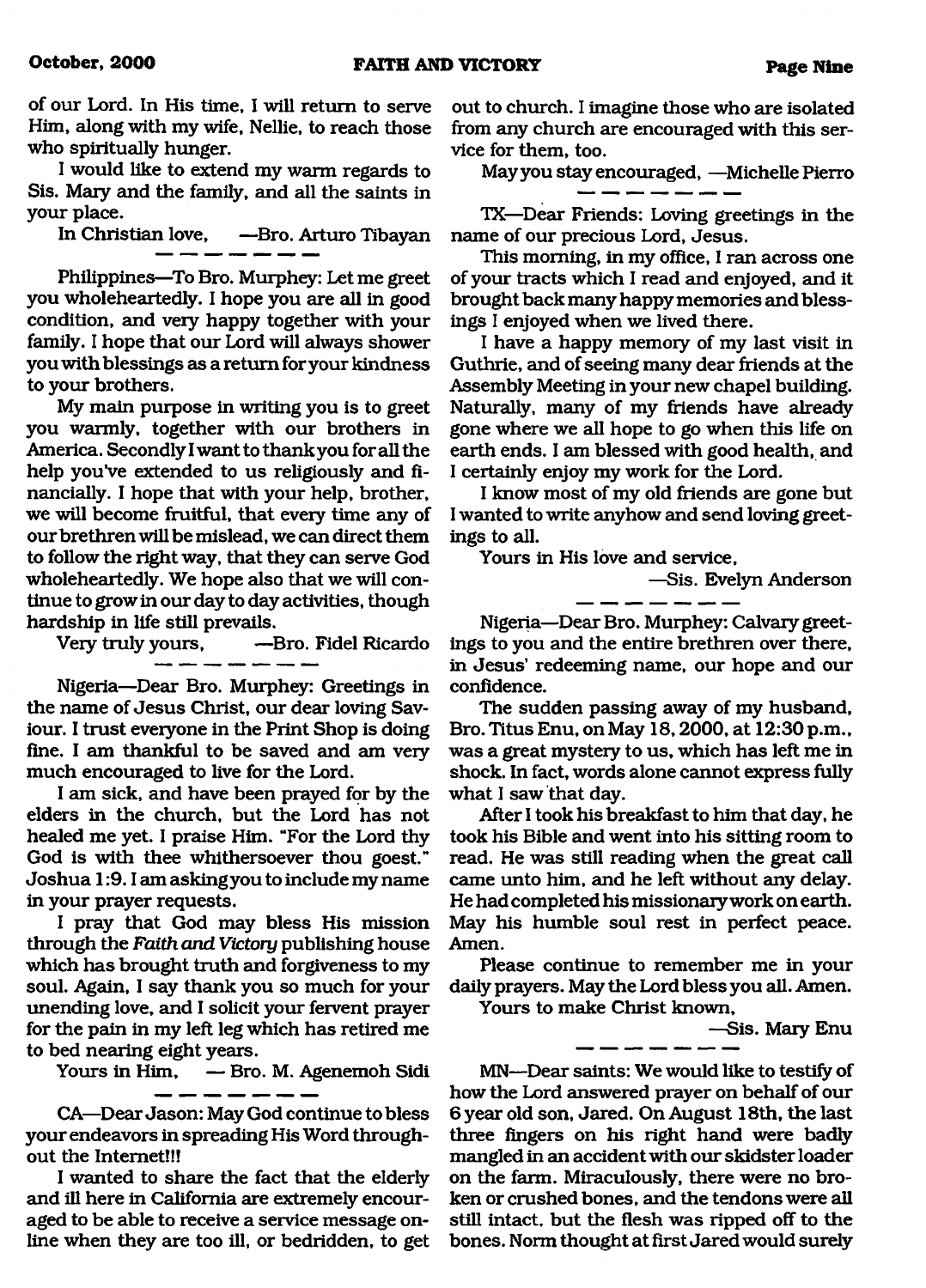lose his two middle fingers. The doctors thought he might need reconstructive surgery or skin grafting, but none of that was required. His fingers have healed amazingly fast. He has some scars, but is able to use them very well.

We know that God's people were praying all around the country and we want to thank each one of you for your prayers and concern. We really believe the Lord heard and answered those prayers and we give Him all the praise for it. God was so good to us through this ordeal. We realize it could have been so much worse. We're also thankful for the fact that Jared never had any fever or infection in those wounds, and that the pain was never so unbearable he couldn't sleep at night. It's encouraging to see God work like that right before your eyes. He surely does care for His children.

We also thank the Lord for a good tent meeting in Spooner, WI. We appreciate all those who put forth the effort to come and support the meeting. It was a real blessing to us.

In Christian love,

—Bro. Norm and Sis. Camille Zacharias

IL—Dear Bro. Wayne and all workers: I read the *Faith and Victory* every time it comes, until I have read it all.

Mama [Sis. Emma Dilley] has been gone for over a year now. I still miss her. I am all alone except for the Lord. If I didn't have the Lord to talk to, I don't know how I could go on.

Tell all I said, "Hello." I don't get any mail from anyone and I miss that. I hope people have not forgotten me. I haven't forgotten you all. I pray for you all and listen to the church tapes. I love the Lord with all my heart and want to do His will.

May God bless and keep you,

—Eleanor M. White (Editor's note: Anyone desiring Sis. Eleanor's address may request it by contacting the Print Shop.)

LA—Dear Bro. Wayne: Pray for me in your prayers. I have fallen so much. I can't walk outside without someone to lead me, or a walker. I fell again about nine weeks ago and hurt my back. I am improving for which I give the Lord the praise and credit. I was in much pain, so I know a little about how Jesus suffered for us. He has done so much for me that I thank Him

all the time. I thank everyone who prayed for me.

With Christina love, 
—Sis. Mae Averett



From Nigeria...

August 7,2000—Dear Bro. Murphey: Greetings to you once again through Christ our Lord. We trust the Lord's care is upon you and the other dedicated staff at Faith Publishing House. Glory be to God for sustaining this wonderful work that has been a source of blessing to us. It is a rare privilege to be acquainted with this publishing work which has maintained the account of the laborers of the Evening Light reformers. Praise be to the Father for all He has done.

Thanks for the July issue of the *Faith and Victory* paper. The first part of the editorial, where you analyzed the difference between "performance" and "service" was real food to our souls. It was a blessing to a good number as I read it out loud to the congregation during the previous Sunday service. It really conforms with what we have advocated here—to be constrained only by the love of Christ for doing whatever we do. And the reward will come only from the Lord.

Yesterday we were blessed again during the Sunday service. The Lord uplifted our souls and encouraged us through His Word. One of the people who identified himself with the truths that were ministered by us during our first quarterly revival outdoor meeting worshipped with us together with his family. His name is Newton and he had belonged to one of the sects before meeting with us. Remember him in your prayers, please.

We also took our monthly freewill offering for the building project. We thank the Lord for what we realized. It will help us do some work on the chapel, no matter how little it may be. However, the rain is at its peak.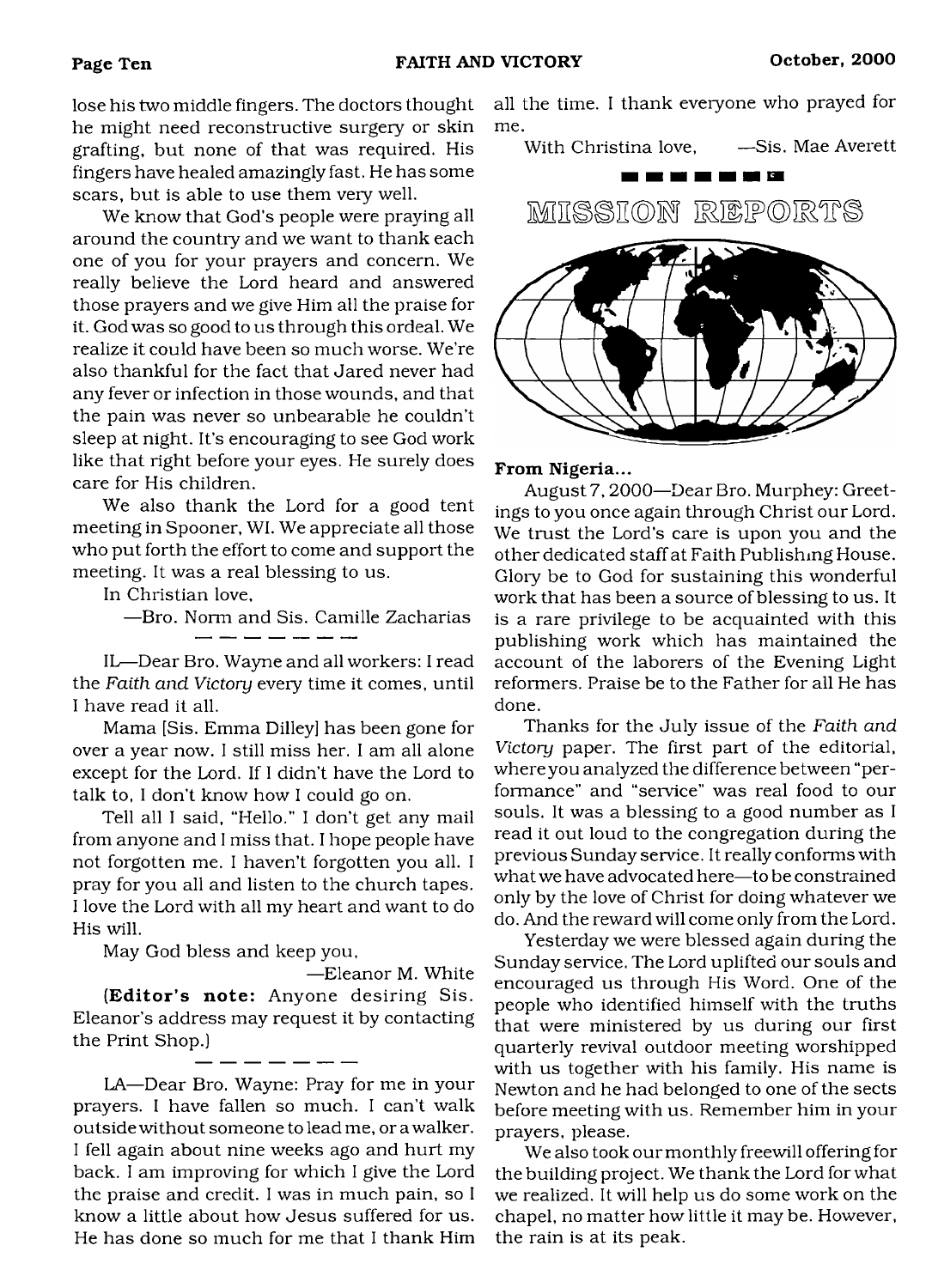Our second quarterly revival meeting will, God willing, be from August 23 to August 26, 2000. Let the Faith Publishing House family please join us in prayer for a successful meeting which will witness the conversion of souls for Christ through the working and inspiration of the Holy Spirit.

After a heavy downpour of rain, which lasted about two days, we suffered another major slide of our land down the slope at the back of the premises. Less than one month ago, another portion of the church land collapsed. We wonder what will be left of it at the end of the rainy season. We are praying fervently to God to stop the phenomenon and help us with the means of constructing a concrete wall to check further occurrence as earlier mentioned in my letter to you. In fact it makes us feel sad that we are unable to do something to check it earlier than now. Worse still, this is happening when our hands are filled with activities and with very slim finance at our disposal. This makes support from the U.S. brethren as earlier requested inevitable. That will enable us to handle some of the projects fast and have more time and means for evangelical activities.

Thanks and may the Lord bless you all and move in the midst of the on-going camp meetings for the outpouring of His blessings to souls.

Yours for the love of Christ,

—Bro. F. Naths-Igbanibo



**Johnny Leon Cook** was bom September 2, 1945, to Willie Lewis Cook, Sr. and Levonia Hood Cook in Reform, AL. Johnny graduated from Pickens County Training School in Carrollton, AL, in 1967. In the fall of 1972, Johnny moved to Oklahoma City where he lived the remainder of his life. He served the City of Oklahoma City for twenty-seven years where he was an exemplary employee.

Johnny confessed Christ at an early age. He was a faithful member of the Church of God at 5721N. Denver, Spencer, OK, under the pastorate of Bro. Charles Chandler.

Preceding him in death are his mother and father; four brothers, Floyd, Lloyd, Benjamin and Joseph; and two sisters, Dorothy and Arthorine. He is survived by one brother, Willie L. Cook, Jr. of Montgomery, AL; four sisters, Katherine Laskey of Oklahoma City, OK, with whom he lived, Bertha Cook of St. Louis, MO, Lillie Cook and Sophia Cook Macon, both of Bear, DE; two aunts; one uncle, many other relatives and friends.

Funeral services were held on August 4, 2000, at the Temple and Sons Funeral Directors' Chapel of Remembrance, by Bro. Charles Chandler.

**John Craig Kennedy** was bom August 21, 1940, at Wichita, KS, to Floyd Noble Kennedy and Margaretta Bettis Kennedy. He was the first living child, grandchild, and nephew bom to this family.

John graduated from East High School in Wichita in 1958. He went on to Wichita State University School of Engineering, graduating with a Bachelor of Science degree in Mechanical Engineering, June 2, 1968, while'funding his education working for Jerry Finney, Architect and Arkla Gas Company.

John was employed by Gates Learjet from 1964 to 1985, except for a two-year stint at Master Manufacturing Company, Hutchinson, KS. In 1985 he went to Work for Raytheon Aircraft Corporation as Program Manager, Special Missions, later becoming Manager-Government Liaison. Thanks to his responsibilities as crash investigator and, later, Director-Airworthiness Affairs for Gates Learjet, and to his career at Raytheon Aircraft Corporation, John was able to visit many parts of the world. He met and shook hands with King Hussein near the airport at Amman, Jordan, during a crash site investigation. He enjoyed his work and the experiences, travel and growth it brought him.

November 26, 1964, John was married to Joan Lorene Robinson at Murdock, KS. He devoted much of himself to her and her family, as well as his own. John's interests were varied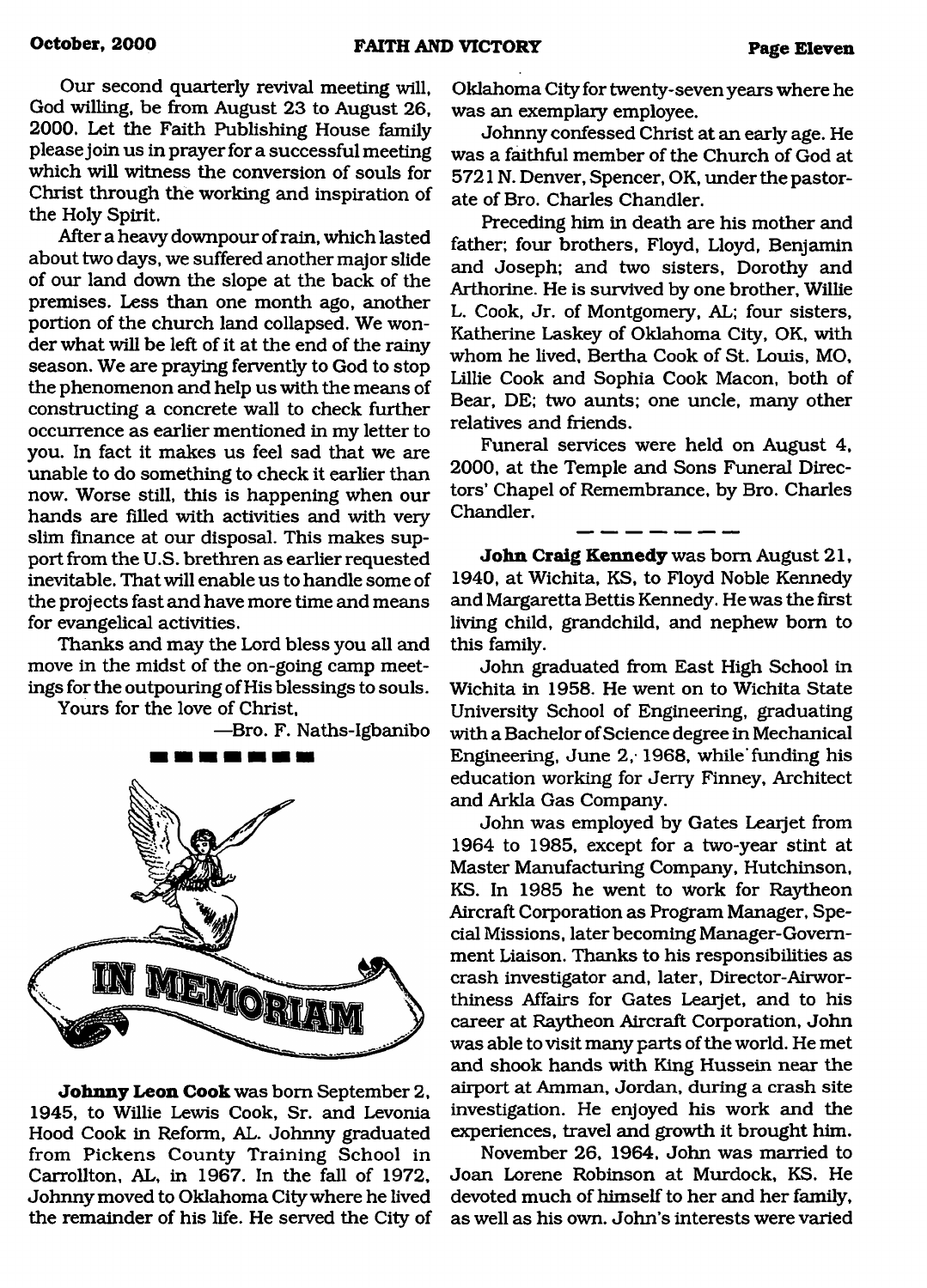and one could say of him, "been there—done that."

He is survived by his wife, Joan, of Garden Plain, KS; mother, Margaretta of Wichita, KS; sister, Carolyn Denver; and brother, William, both of Wichita, KS, along with a host of family and friends.

He was preceded in death by his father, Floyd, and a sister, Carol Lynn.

Funeral services were conducted on August 30, 2000, at the Downing & Lahey Mortuary West Chapel in Wichita, KS, by Bros. Wayne Murphey and Emmanuel Gracey. Burial was in the Vinita Cemetery, Lansdowne, KS.

Oliver Cleon Tillman was born January 10,1915, to John and Mattie Tillman in Okfuskee County, OK.

---------------

He met Icylee Baskins and married her on November 2, 1933. To this union eight children were bom, five of whom preceded him in death.

Bro. Tillman was employed by Cotton and Cottner Construction Company where he labored faithfully for many years until his retirement.

He attended the Church of God in Green Pastures, OK, and was pastored by the late Bro. Everett W. Sanders, the late Bro. Herman D. and Odever Kelley and finally, Bro. Charles L. Chandler, who was his pastor the past nineteen to twenty years.

Bro. Tillman leaves to cherish his memory his wife of 67 years, Sis. Icylee Tillman of the home; one daughter, Maxine Linsey of Spencer, OK; two sons, Raymond Tillman, Del City, OK and Roy Tillman, Dallas, TX.

In addition to rearing their children, Bro. and Sis. Tillman reared two grandchildren, Eva Johnson of Rochester, NY, and Carol Powell Tillman of Enid, OK. Other survivors include three sisters, Lugenia Laskey and Emma Fulbright of Spencer, OK, and Ida Redo of Edmond, OK; 10 other grandchildren, 27 greatgrandchildren, 15 great-great grandchildren and a host of other relatives, saints and friends.

Sis. Frances Chandler conducted the funeral service for Bro. Tillman at the Church of God chapel in Spencer, OK, assisted by Sis. Patsy Fields and Sis. Mary Warren. Burial was in the Hillcrest Memory Gardens, Spencer, OK.

#### -------

Subscribe to this paper—\$3.00 per year.

#### <span id="page-11-0"></span>**QUESTION AND ANSWER BY BRO. OSTIS B. WILSON Reprint**

QUESTION: To what extent does God know the future in our individual lives? Does He know our ultimate end? Did God know absolutely which choice Adam and Eve would make in the garden?

ANSWER: I will say that the questioner has asked a difficult question here and is treading in far-out territory. When we finite creatures with our little finite minds endeavor to analyze and categorize God, we can't go very far until we are left swinging in midair. I am sure I will not be able to satisfy the mind of this questioner.

One thing we can know for certain is that God knows everything going on in our lives words, thoughts, deeds, attitudes and feelings and absolutely nothing is hidden from Him. Hebrews 4:13 says, "...all things are naked and opened unto the eyes of him with whom we have to do." Ecclesiastes 12:14 says, "...God shall bring every work into judgment, with every secret thing,..." Then it is certain there is nothing secret to God or hidden from Him. Jesus was a jump ahead of His adversaries all the time because He knew what they were thinking in their hearts before they said or did anything and He out-maneuvered them at every turn.

As to just how thoroughly God knows the future of our individual lives, I am not able to say. But I believe we have scriptures to prove that we have something to do with that ourselves. Galatians 6:7 says, "Be not deceived; God is not mocked: for whatsoever a man soweth, that shall he also reap." Every person is charting his own future day by day right now. In Matthew 7:2 Jesus said, "...and with what measure ye mete, it shall be measured to you again." Whatever we give out in our dealings with other people will come back to us just like we put it  $\cdot$  at. Therefore, we should all be really particular to put out such things in our lives that we will be glad to see coming back. Our futures are all affected by our choices and decisions we make now and are determined by the seed we are sowing now. It seems c.ear to me that we are all on trial and probation here and God lays out His course of life for us and if we walk in it He will bless us and if we don't, He won't. But the choice is ours. I feel that I can say with certainty that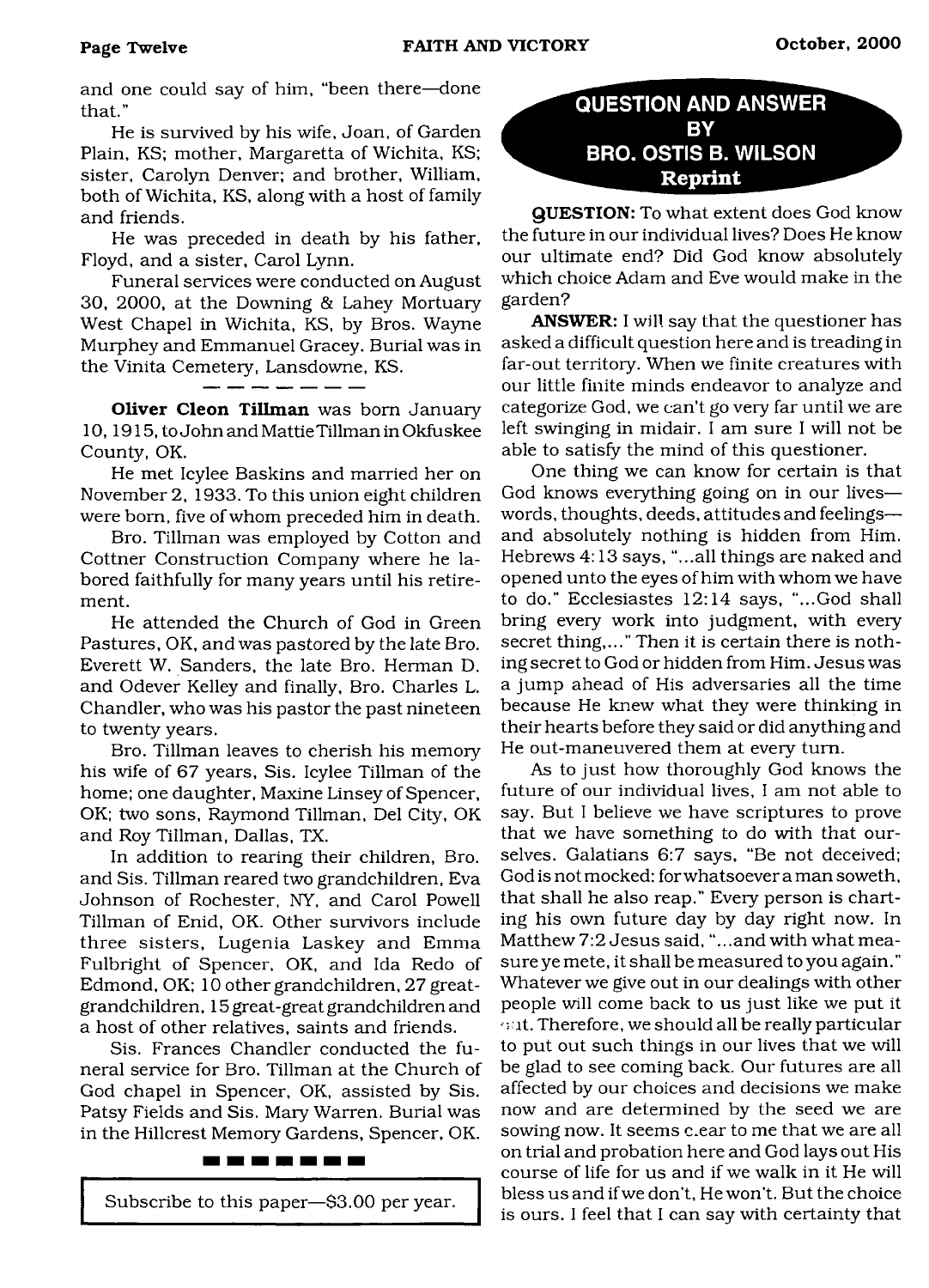*'"Diet Qod know adsoCuteCy which choke* Adam and Eve would make in the garden?"

if we take God's way and commit our lives into His hands that He surveys our lives far enough ahead of us to prepare us for any eventualities and protect us from any traps or snares the enemy has set for our feet down the line. Psalms 139:3 says, "Thou compassest (winnoweth: margin) my path..." This indicates that the Lord goes ahead of us in our path and winnows out the things there that He wants us to meet with and this confirms what has been said before.

Does God know our ultimate end? I am sure everyone will not agree with me when I say this but I do not believe He does. I am not at this time convinced of that. I do not in any way diminish or discount God's omniscience in saying this. I recognize that God has the power to know the ultimate end of every one of the billions of people of earth but I do not feel that He chooses to exercise that power. In other words, I believe God knows everything He wants to know and needs to know to properly handle His affairs and

deal with every man as He would in all fairness and mercy. Let me say it this way, if I believe that God has

the power to know everything; then by the same token I believe He has the power to put out of His mind anything He wants to put out of it and to not know anything He doesn't want to know. And in the very nature of things, I believe this is one thing He does not choose to know; at least up to a certain point. One brother said he was praying about this very thing and asking Him if He really knew everything. And He said God answered him and said "I know everything I want to know." That seems to me a reasonable premise in this regard.

It would seem to me that if God allowed Himself to know our ultimate end, it would be difficult for Him to deal with men as the Bible tells us that He does to bring them to salvation. And in my little mind I would have difficulty associating much meaning to the command to His disciples to evangelize the world and take the gospel to every creature and all who will believe will be saved and all that believe not shall be damned. What meaning would this have if He knew beforehand what would be the ultimate end of each person. Read Job 33:14- 30, which describes the different ways and means God uses in His dealings with men. Verses 29 and 30 say God works all these things often with man to bring back his soul from the pit and to enlighten him with the light of the living. What meaning would all this have if God knew they would not be drawn back from the pit anyway. It is clear in the Scriptures that salvation, in its provision, is universal (Christ tasted death for every man—Hebrews 2:9) and is offered unto all on a "whosoever will" basis and the choice is up to each individual as to whether he will accept it and be saved or reject it and be lost in the end.

Did God know absolutely which choice Adam and Eve would make in the garden? I am fully conscious that God thoroughly understood and knew the risk involved in creating man as He did; a free acting agent with the power of choice and free exercise of will. He fully understood the possibility of sin when He gave them the commandment He did. But that commandment gave workability to their exercise and free choice. A service of free choice, prompted by the free will of the individual, is the only thing that would

> satisfy the yearning in the heart of God for love and companionship from a moral, intelligent

being. He created man an intelligent and moral being like Himself, capable of responding to love and giving love in return and thus fulfilling that yearning which God had. He could have made man a robot with power only to do as he was programmed to do, but that would not have fulfilled the deep yearning for love and companionship God had.

This would have been the only way that He could have eliminated the possibility of sin. God knew this, so He made ample provision for such a situation, in the event it happened, in the plan of salvation which He made. And the plan of salvation is so complete, perfect, comprehensive and all-encompassing as to meet every need of mankind that it certainly demonstrates that God knew well what He was about when He set it up. To say that God absolutely knew what Adam and Eve would do and all the doleful and devastating consequences of it all would be to reduce the whole human and spiritual drama to a kind of war-game situation between God and the devil to see which one could outdo the other and to set man up in the middle as a target to catch the full blunt of the whole operation and as a prize for the winner. It is also to say that God's deep yearning for a family and love and companionship overcame His better judgment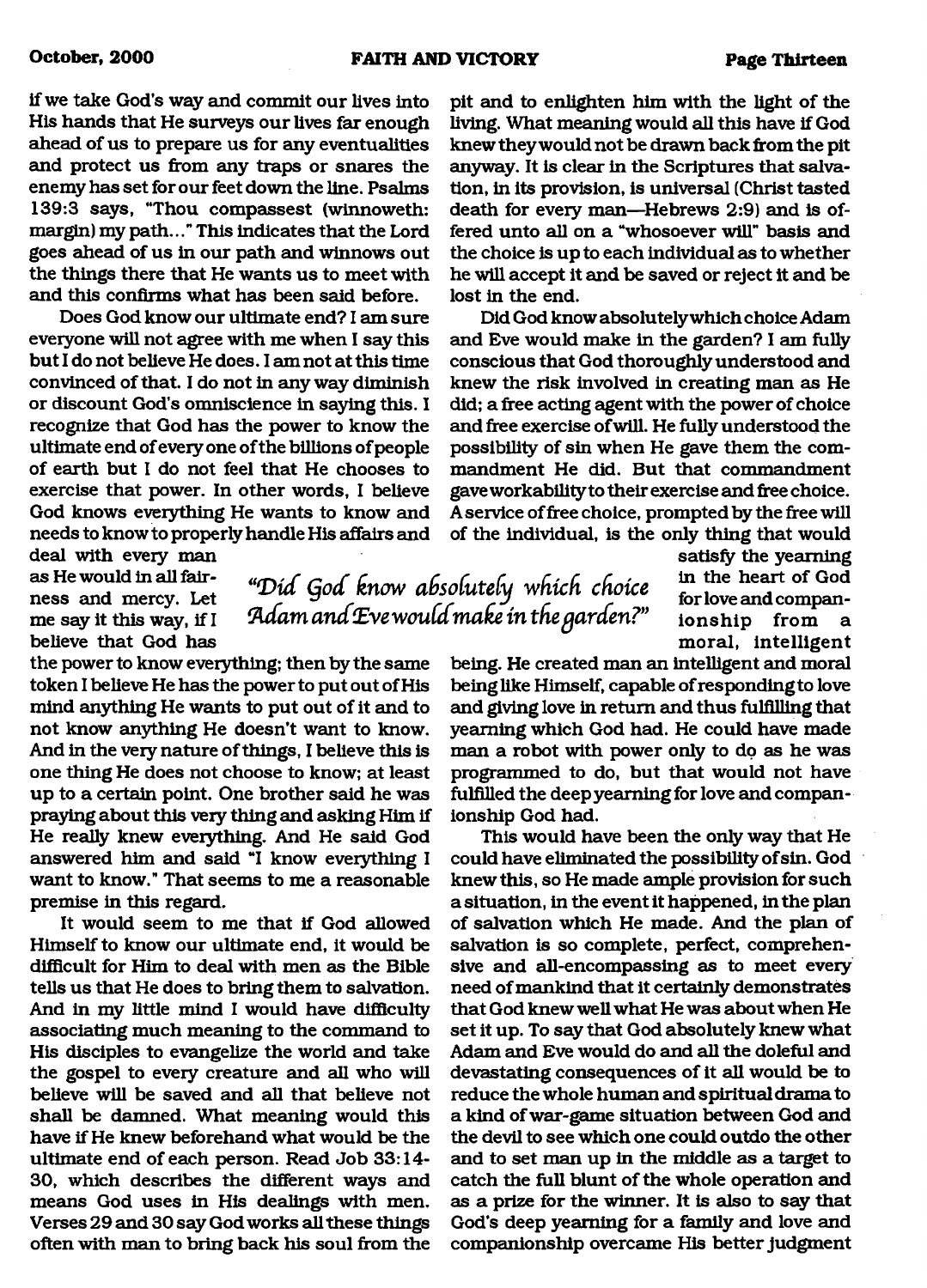and He just went ahead and made man anyway.

I do not, I cannot, think of God in that way. I know God could know everything if He chose to, but I believe He has wisdom to not know some things and it is a mutual advantage to Him and us for Him to not know those things. God never created man for a target between Him and the devil. He made him upright (Ecclesiastes 7:29), in His own image and after His own likeness (Genesis 1:26-27) and wanted him to stay that way. The fellowship and communication between them in the garden was perfect and sweet and God wanted it to continue that way. But man, by an act of his own will and by his own choice, believed the lie of the devil and was deceived into disobeying the commandment they had and lost their righteous estate and fell into sin which changed the whole picture. Then God set about to bring His plan of salvation into action which He did approximately 4000 years later in His Son, Jesus Christ.

# **Thoughts About Our Sacrifice**

#### By Sis. Anita Adams

*"Ye offer polluted bread upon mine altar; and ye say, Wherein have we polluted thee? In that ye say, The table o f the Lord is contemptible. And ifye offer the blind fo r sacrifice, is it not evil? and if ye offer the lame and sick, is it not evil..* "

Malachi 1:7-8

In the old Testament time they had to bring a lamb, oxen, or some other animal without spot or blemish...perfect, to offer to God. We don't bring animals now, so what is it that we should bring and in what kind of condition should it be?

Their sheep or oxen were to be the best of their flock. I think of the song, "Give of Your Best to the Master."

Give of your best to the Master, Give of the strength of your youth...

Give of your best to the Master Give him first place in your heart; Give him first place in your service; Consecrate every part...

Give of your best to the Master, Naught else is worthy his love; Give him your heart's adoration, Give him the best that you have.

Let us look at time. It is a high priced commodity around our house. There seems to be something to fill up every second of every day. Do we give the Lord our best time of the day? Or do we use it all for ourselves? When do we have our devotions? It is after we are so worn out that we can hardly concentrate, or is it a time when we are really alert and able to commune with God? I know that the brethren have to go to work and the sisters have obligations. However, I know for myself that the enemy works hard to keep me from giving my best to the Lord.

Don't you imagine that some of the lambs that were to be sacrificed were their pets? We are all drawn to the pretty and perfect. I can hear a child saying, "But Daddy, that's my pet lamb. You can't offer that one as our sacrifice." The devil comes to us in the same way. "You've got to provide for your family. Or you're young and have so much potential. Now is the time for you to reach your goals and ambitions. You cam work for the Lord when you are older." My Grandpa tells us many times that there is not much he can do for the Lord but pray. His prime is past. Don't offer unto the Lord only your blind and lame years, give Him the best of your youth.

"I beseech you therefore, brethren, by the mercies of God, that ye present your bodies a living sacrifice, holy acceptable unto God, which is your reasonable service." Romans 12:1. How are we taking care of our bodies? Are we keeping our body in good condition for the Lord? Are we eating right, getting our rest and not overextending ourselves so that we can honor God? Whatever we give should be the best. We should keep our bodies in the best condition for the Lord, not simply to be able to do our hobbies or work, and to meet the world's standard of beauty, but for God and HIS WORK.

Money is something that often comes to mind when we talk about sacrifice. How are we giving of the money God has graciously bestowed upon us? Do we give what is left over or do we give of our first fruits? We must give of our best to the Master or Malachi says it is evil.

May the Lord help us each one; myself included, to give our very best to the Savior of our souls.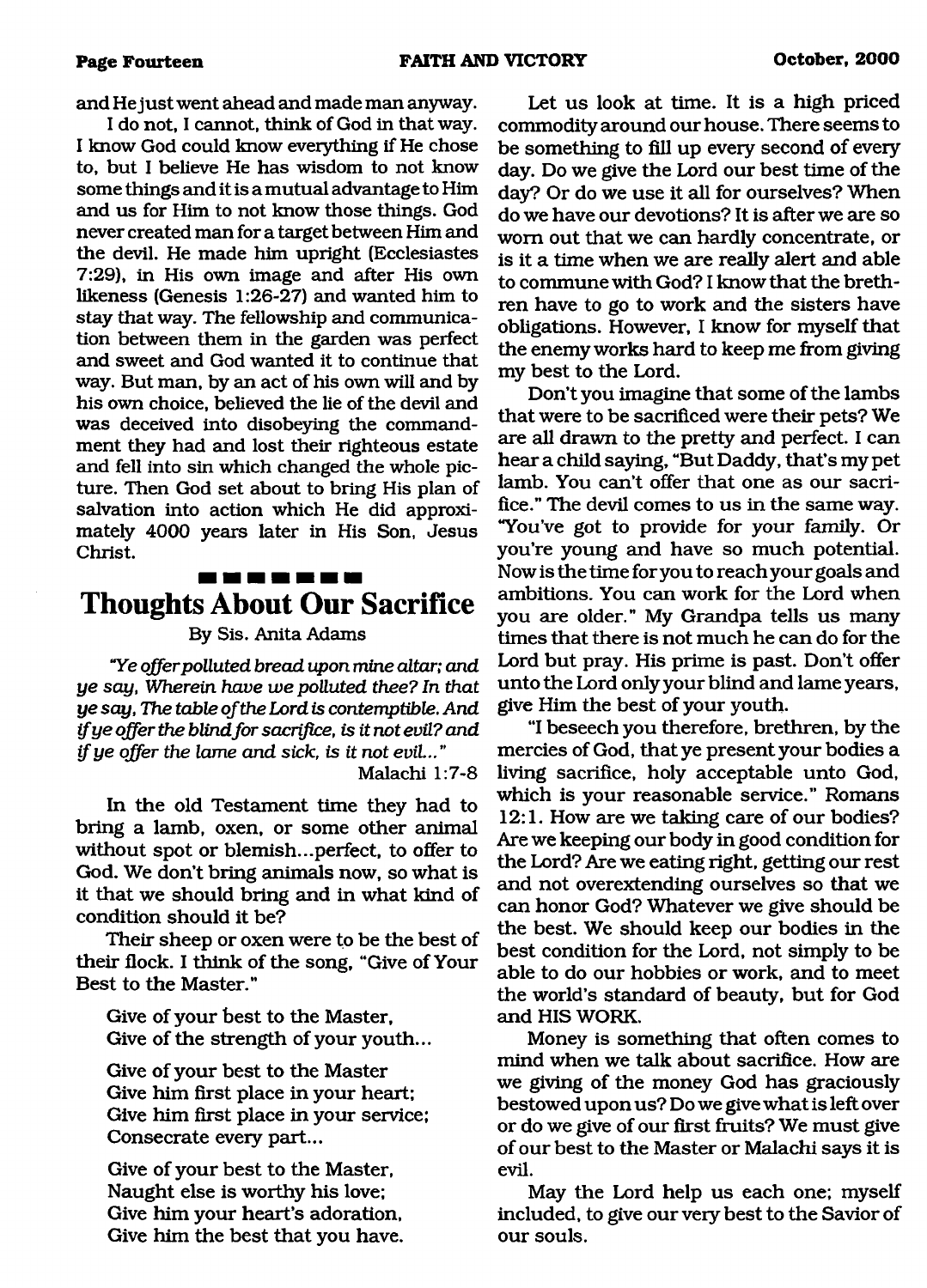# **r** ---------------- , *A Basket of Weight*

*By Sis. Connie Sorrell*

*A two-year-old girl saw her mother passing through the room with a basket and the little girl believed Mother needed her assistance.*

*" Yes, you may help me carry the basket, " said Mother as her daughter took hold o f one side of the handle.* 

*The little girl groaned as she struggled to hang on to the basket handle and keep pace* with Mother. Then they came to the foot of the *stairs.*

*" We need to take this upstairs," said Mother. The little girl shook her head "no "* while glancing at the bigness of the stairs. She couldn't bear the weight of that basket *and climb stairs at the same time, but she didn't want Mother to leave her behind.*

*"Okay, hold on to me and I will carry you in one arm and we will take the basket upstairs," said Mother.*

At the top of the stairs, Mother put down *her little girl who immediately took hold of* the handle and assumed her duty of carry*ing that basket to its destination.*

*"Now we have it where it needs to be," exclaimed Mother, and her daughter clapped her hands with joy. She was glad she had helped her mother.*

*As workers in the Lord's vineyard, we can become weighted down with our share* of responsibilities. We may groan and *struggle with a basket o f cares and worries but we will never ascend upward until we let the Lord carry all the load. With His arm beneath us, we can arise from our knees and know the work is being done while we are trusting His power. Joy will come in knowing we have done what we could.*

*"Who (Jesus Christ) is gone into heaven, and is on the right hand of God; angels and authorities and powers being made subject unto him.... Casting all your care upon him; for he careth for you." I Peter 3:22; 5:7.* 

## <span id="page-14-0"></span>**Camp Meeting 2000 Quotes**

"Keep silent, keep sweet, and keep stepping." —Bro. James Bell

"Our righteousness should exceed the righteousness of the Pharisees. We should run circles around them." —Sis. Mary McDonald

"I tasted God and He is good! I said, 'I wanted that!' And it spoiled me for anything else! This is the best thing I've ever tasted. There is no comparison." —Bro. Gordon Humphrey

"We need to have not only head knowledge but heart knowledge. We don't want to have the big head and a little heart."

—Bro. Charles Taylor

"If the quality, intensity, and fervor are not as it was when you were first saved, you have lost your first love. Jesus has complete victory for you to overcome anything. Find a fresh place to re-establish your relationship with God." —Bro. Charles Chandler

"Jesus gives us power, strength and inspiration. When we value and appreciate this salvation, and God's true love for us, it will give us a conscience choice to hold on to that which we have." —Bro. Paul Phillips, Jr.

'The Ethiopian eunuch traveled 1,000 miles to Jerusalem and did not get anything but a roll. Many people go to church services with sad faces and come home with sad faces. The journey from Jerusalem to Ethiopia was a rejoicing journey because he got baptized."

—Bro. John Varghese

"Pure wisdom doesn't come out of hurt.... Oftentimes hurt will make you react against